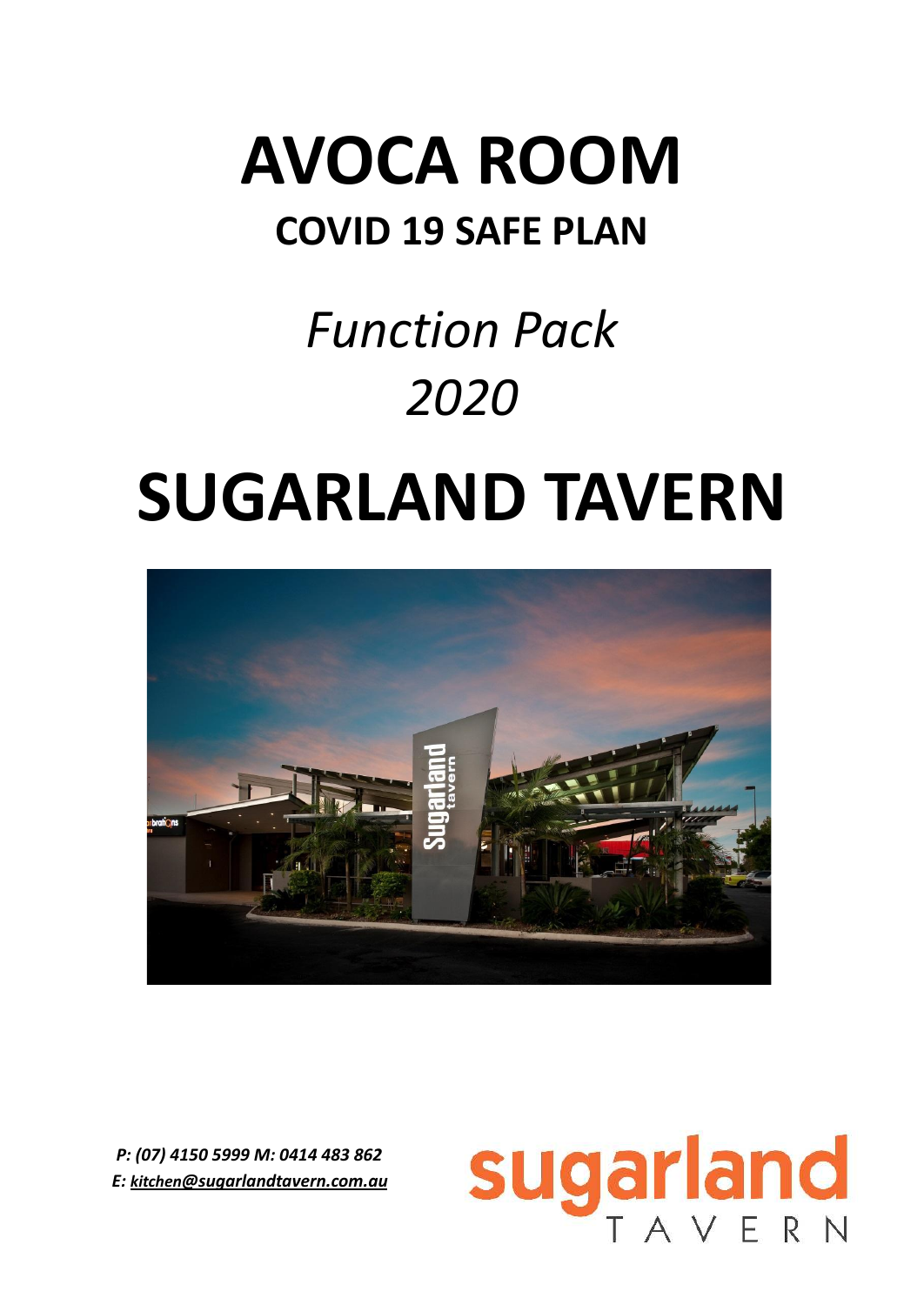# **AVOCA ROOM**

#### **FUNCTIONS • PRIVATE DINING • CORPORATE**

The Avoca Room is a private function space located in one of the most well established hotels in the town of Bundaberg, The Sugarland Tavern. Our mission statement is 'to consistently deliver the best customer experience possible by serving quality products with exceptional service in a safe, clean and well-presented environment.'

We pride ourselves in providing exceptional function facilities in a family friendly hotel where you can be guaranteed a good time and a smiling face.

The Avoca Room has been utilized for a wide array of functions, including Birthday parties, Engagement parties, Cocktail parties, Networking evenings, Graduations, Weddings & Christmas parties. This room currently offers a maximum capacity of 70 guests due to new COVID restrictions. We sanitize all tables regularly to keep you safe. We recommend washing your hands regularly to prevent the spread of Covid-19. We have hand sanitizer available for your use throughout the venue. We are committed to staying Covid Safe therefore all guests must sign in upon arrival to our venue.

Due to the current situation all staff have completed relevant Covid Safe training and are committed to ensuring your safety during your time at our venue.



These measures are in place to ensure we stay up to date with government restrictions, as soon as the legislation is updated we will keep you informed on any restriction changes.

To enquire about our function space availability and to make your booking, please call our Functions Coordinator on *(07) 4150 5999 OR* alternatively email us to find out more at *kitchen@sugarlandtavern.com.au*.

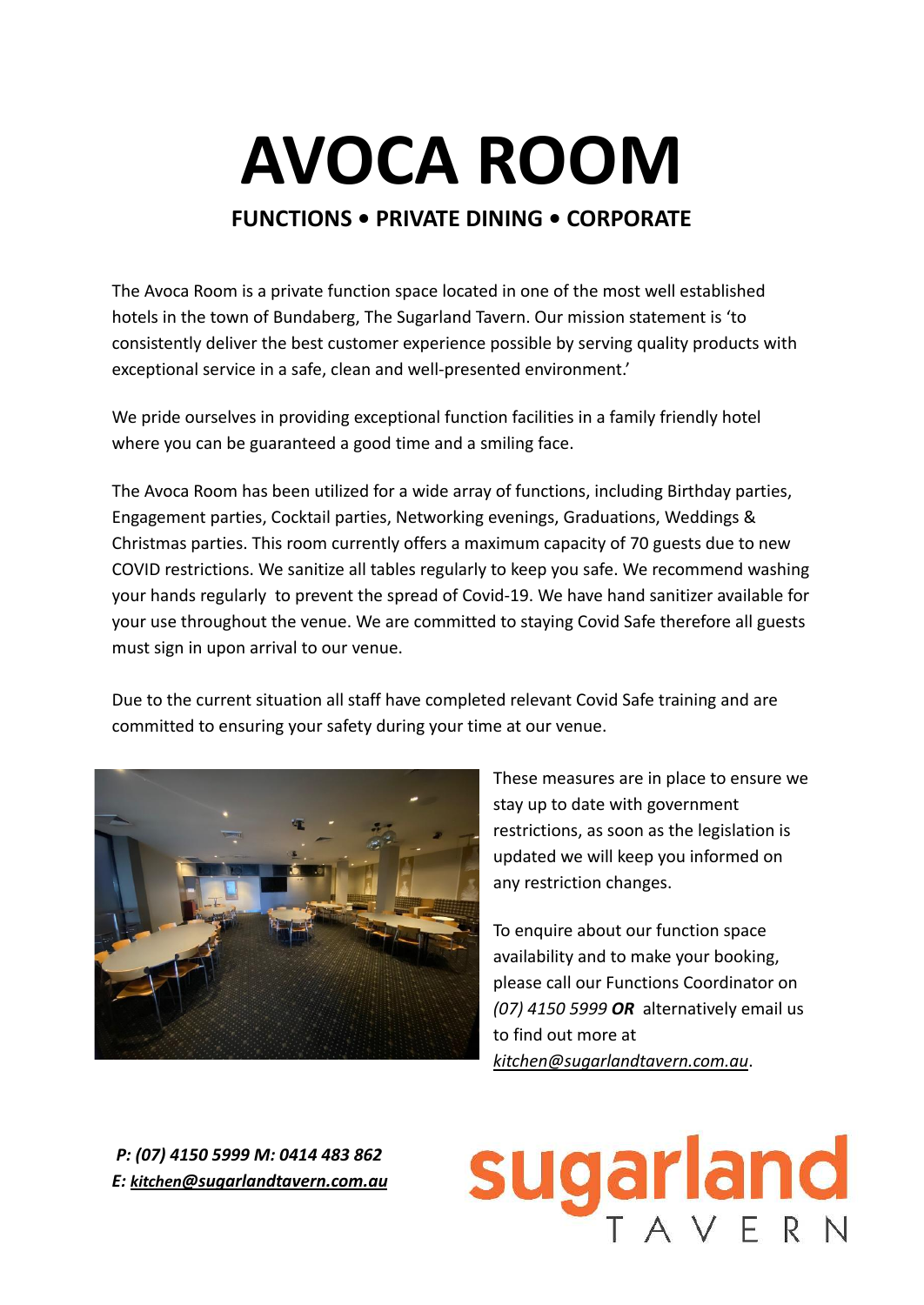## **THE AVOCA ROOM** \$150.00

#### **Equipment**

#### *The Avoca room is equipped with the following:*

- ♦ Plasma screen TV w/
- ♦ HDMI connection
- ♦ Microphone
- ♦ AUX compatible sound system
- ♦ Intelligent disco lighting with mirror ball
- ♦ Air-conditioning
- ♦ Toilets



Our Functions Coordinator will be happy to assist you with your equipment requirements.

#### **Music & Entertainment**

The audio system in the Sugarland Tavern is set to the Nightlife Music System. We can arrange a specific playlist with prior approval from Management. External entertainment, such as your own DJ, band, karaoke or jukebox, is permitted in the Function Room, however, pre-approval by Management prior to the date of your function is essential. This is dependent on other entertainment arrangements the Sugarland Tavern has already made for the general public.

Our plasma screen will have Nightlife video clips playing or if you would like to screen something other than Nightlife, please inform our Functions Coordinator. We have extensive cable television channels, as well as the ability to play DVDs, or show presentations with a laptop or SD card. We recommend that you test any audio & visual on our system before the date of your function to ensure it is compatible.

We are able to provide you with a cordless microphone and should you require any other audio visual or multimedia equipment, please discuss this with our Functions Coordinator.

Under no circumstances is any form of adult entertainment permitted in any area of the Hotel.

## **Morning Tea**

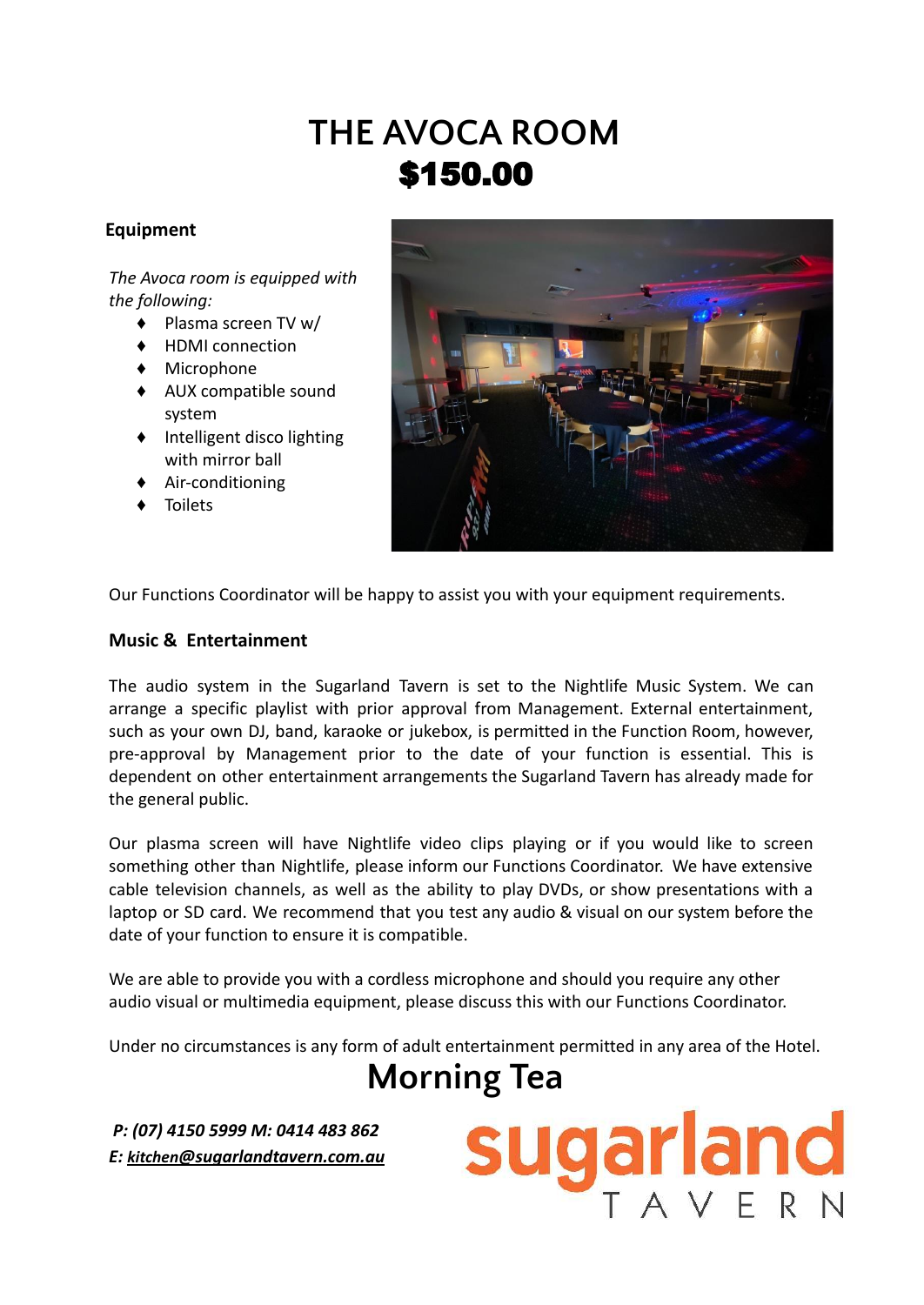

**Tea & Coffee \$5.50pp**

A selection of twinning's tea & filter coffee

**Morning Tea \$8.50pp** *Choose one option from the list to accompany your tea & coffee station*

A Selection of bite size cakes and muffins Freshly baked scones w jam & cream

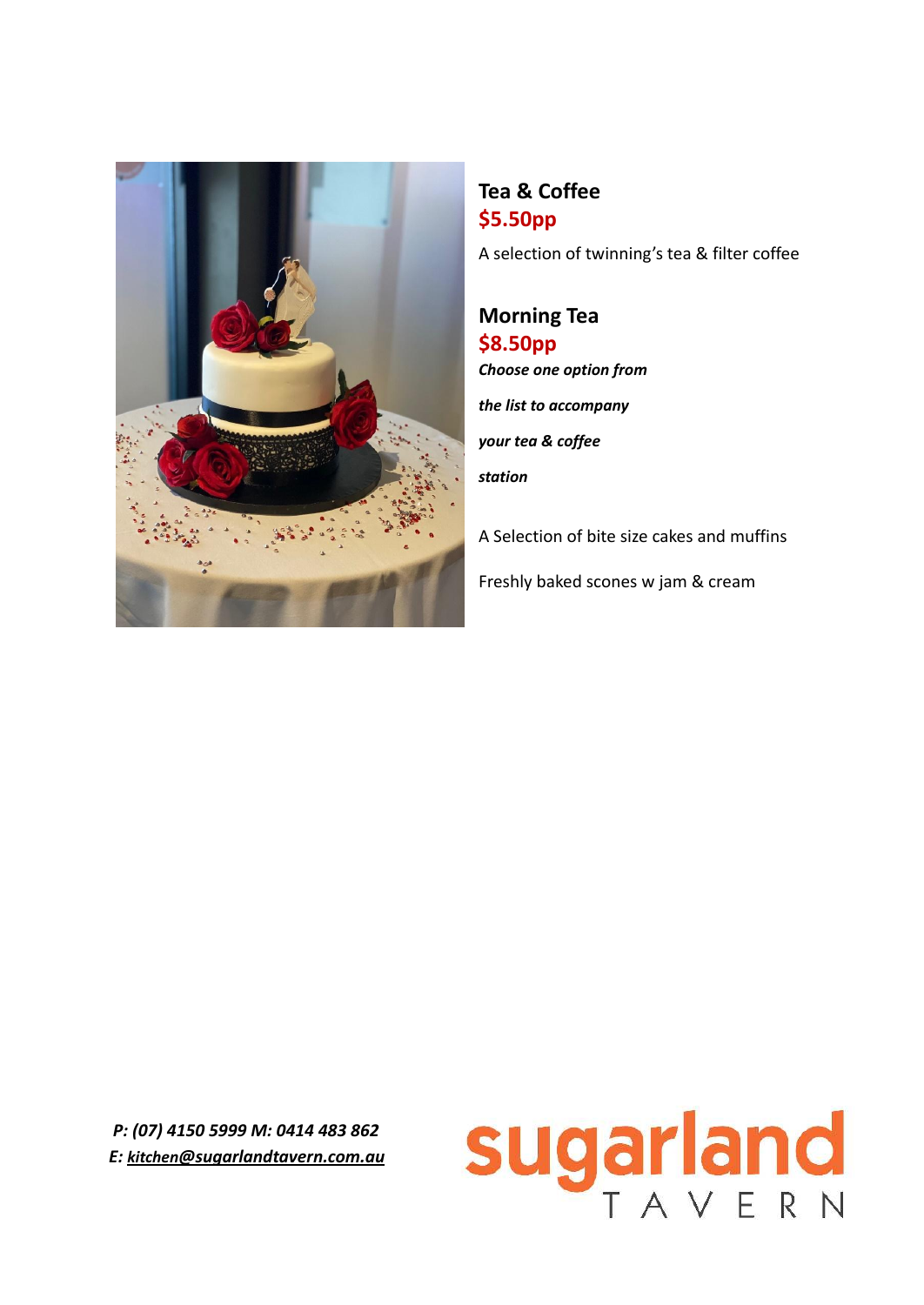## **Set Menu**

\$20 per person

*(When selecting Main Meals please select TWO out of the THREE options) (When selecting Desserts please select ONE out of the TWO options) Advise Staff of any Dietary Requirements 7 days PRIOR to Function*

#### **Main**

**Crumbed, Battered or Grilled Fish (Choose ONE way of Serving)** Served w. Chips, Salad & a side of Tartare Sauce

**Pork Roast** Served w. a selection of Roasted and Steamed Veg & Gravy

**Crumbed Chicken Breast Fillet** Served w. Chips, Salad & Hollandaise Sauce

#### **Dessert**

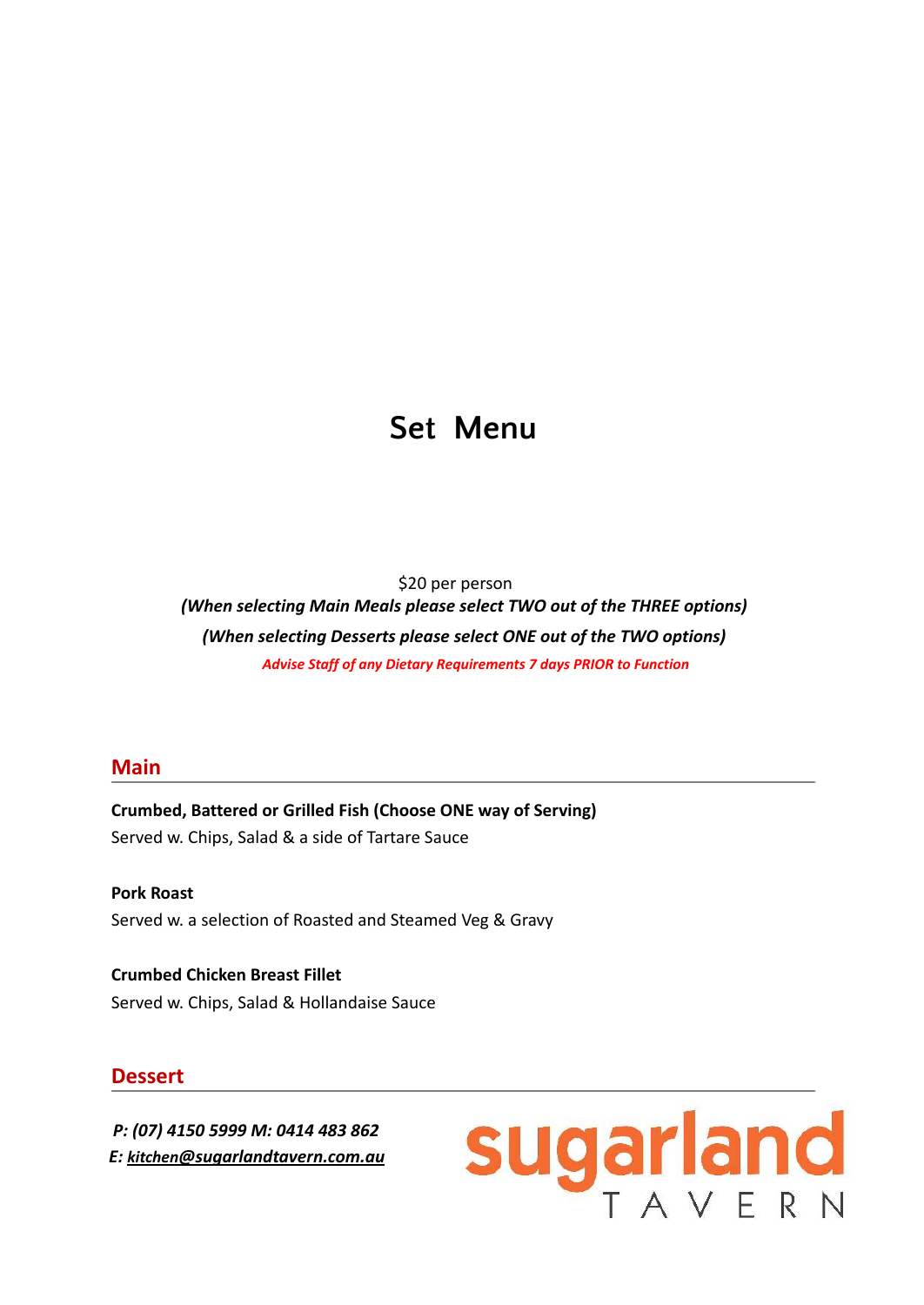#### **Vanilla Panna Cotta**

Served w. Coffee Syrup

#### **Pavlova**

Served w. Freshly Whipped Cream & Passionfruit Pulp

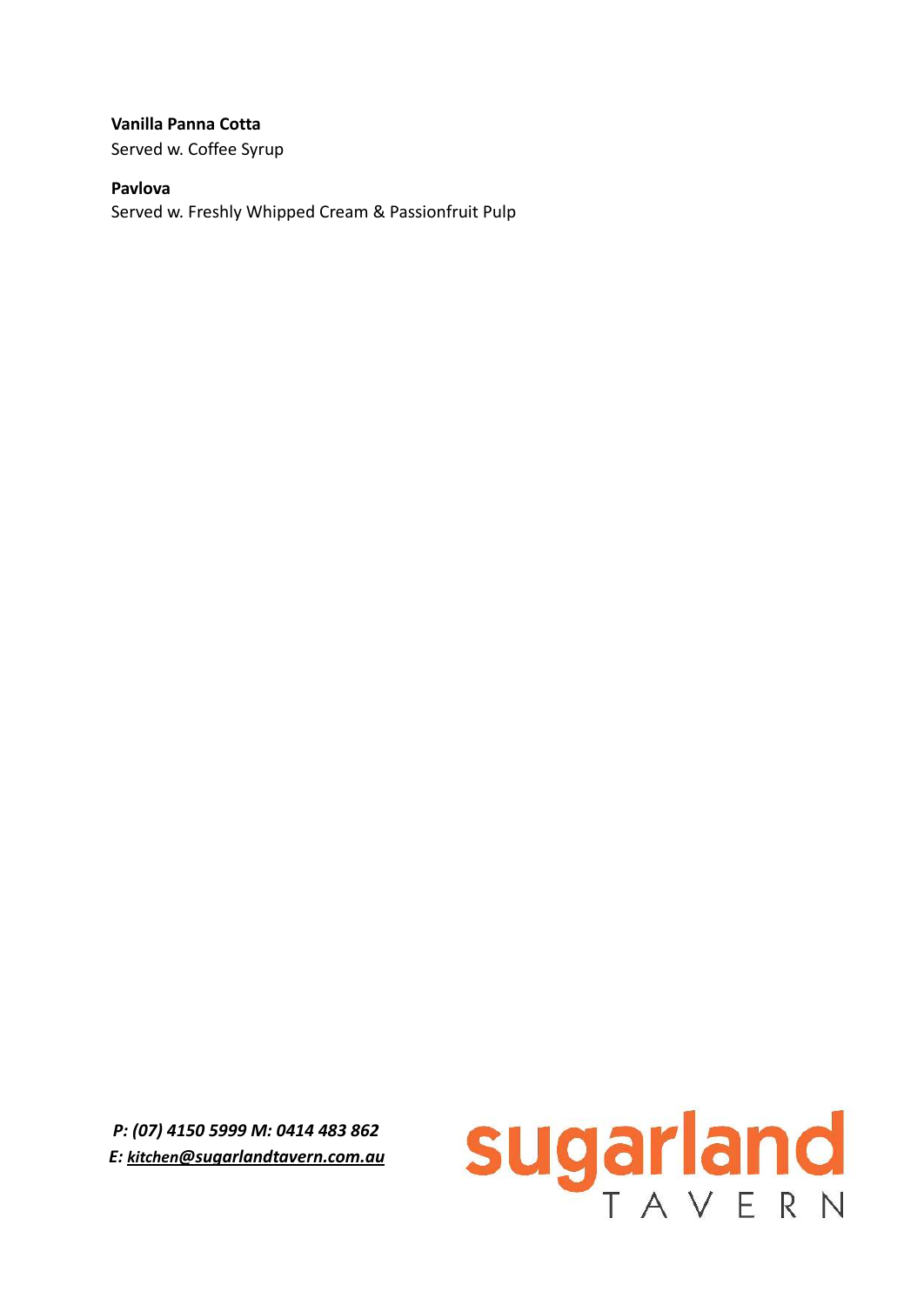## **Alternate Drop Menu**

\$35 per person for TWO COURSE

*(When selecting Main Meals please select TWO out of the THREE options) (When selecting Desserts please select ONE out of the TWO options)*

\$40 per person for THREE COURSE

*(When selecting Main Meals please select TWO out of the THREE options)*

*Advise Staff of any Dietary Requirements 7 days PRIOR to Function*

#### **Entree**

**Toasted Garlic Bread**

#### **Main**

**Grilled 250g Slow Roast Rib (Served Medium) w. Gravy** Served w. Garlic roasted chats & green beans

**Sticky Plum Pork Loin** Served w. Roasted Potatoes, wilted spinach & beans

**Baked Barra** Served w. Potato bake, Broccoli & Hollandaise

#### **Dessert**

**House made Mango & Macadamia Cheesecake** Served w. Berry Compote

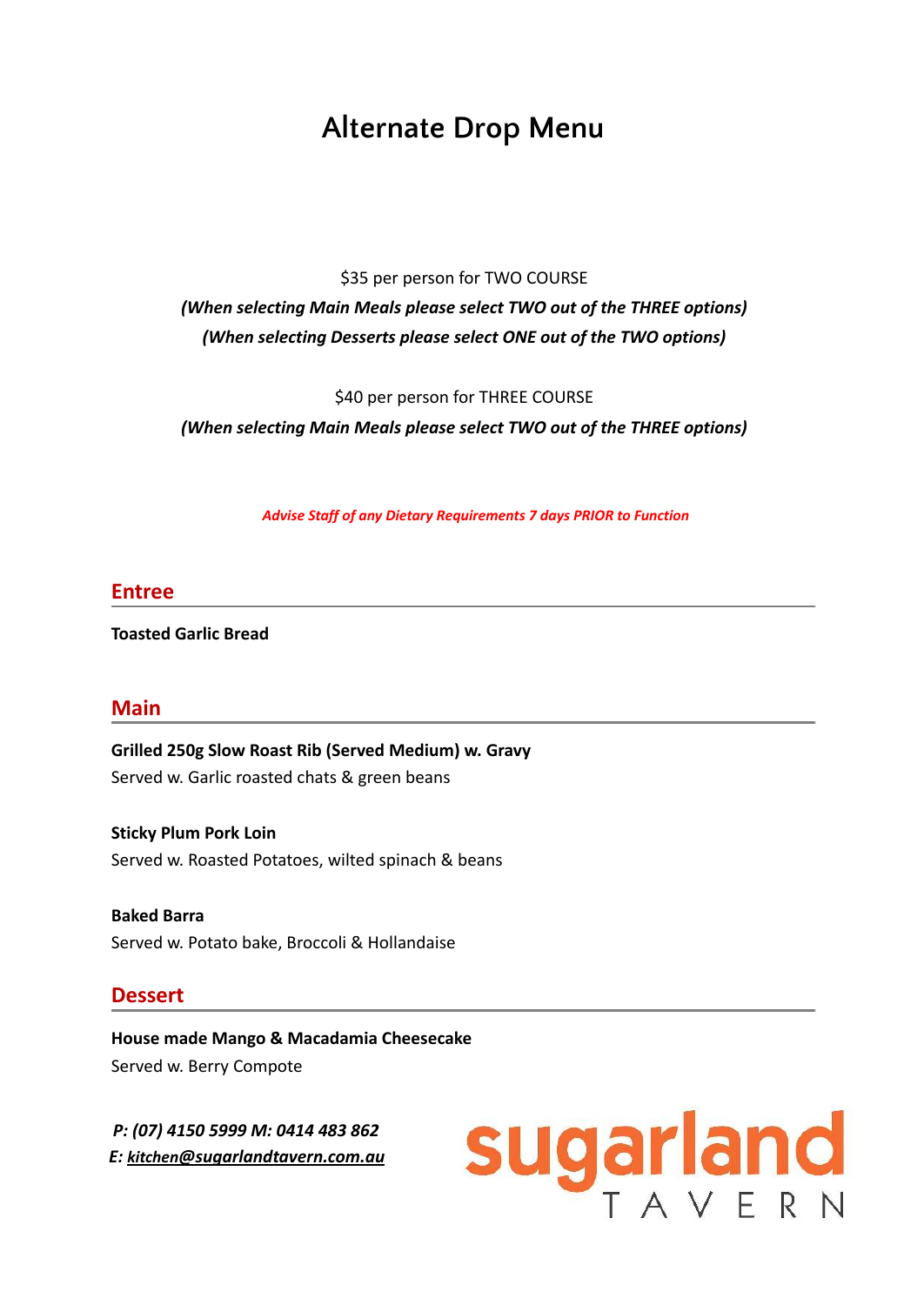#### **Chocolate Mousse**

Served w. Fresh Cream & Berries

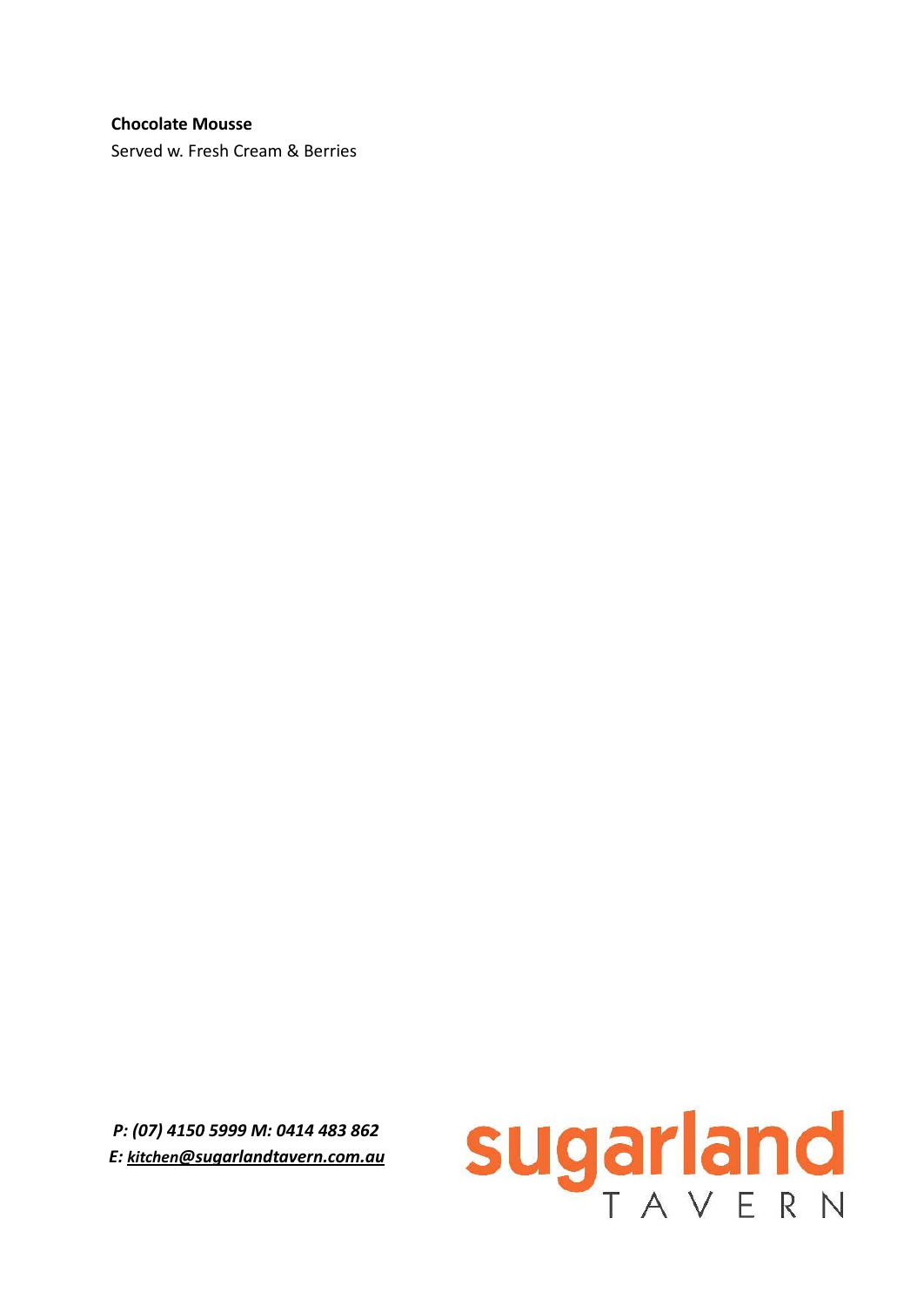## **Alternate Drop Menu**

\$55 per person for THREE COURSE

*(When selecting Entrée's please select TWO out of the THREE options) (When selecting Main Meals please select TWO out of the THREE options)*

*Advise Staff of any Dietary Requirements 7 days PRIOR to Function*

#### **Entree**

**Stuffed Mushroom Cups** Served w. Rocket Salad

**Cajun Fried Prawns** Served w. Kewpie Mayo & Sriracha

**Buffalo Chicken Wings** served w. Ranch Dipping Sauce

#### **Main**

**Barramundi Fillet** Served w. Macadamia Crumble & Medley of Char Grilled Vegetables

**Lamb Rump (Cooked MEDIUM)** Served w. Sweet Potato Mash, Charred Broccoli & Red Wine Rosemary Jus

**Red Wine & Thyme Braised Beef Cheeks** Served w. Parmesan Mash, Broccolini & Port Jus

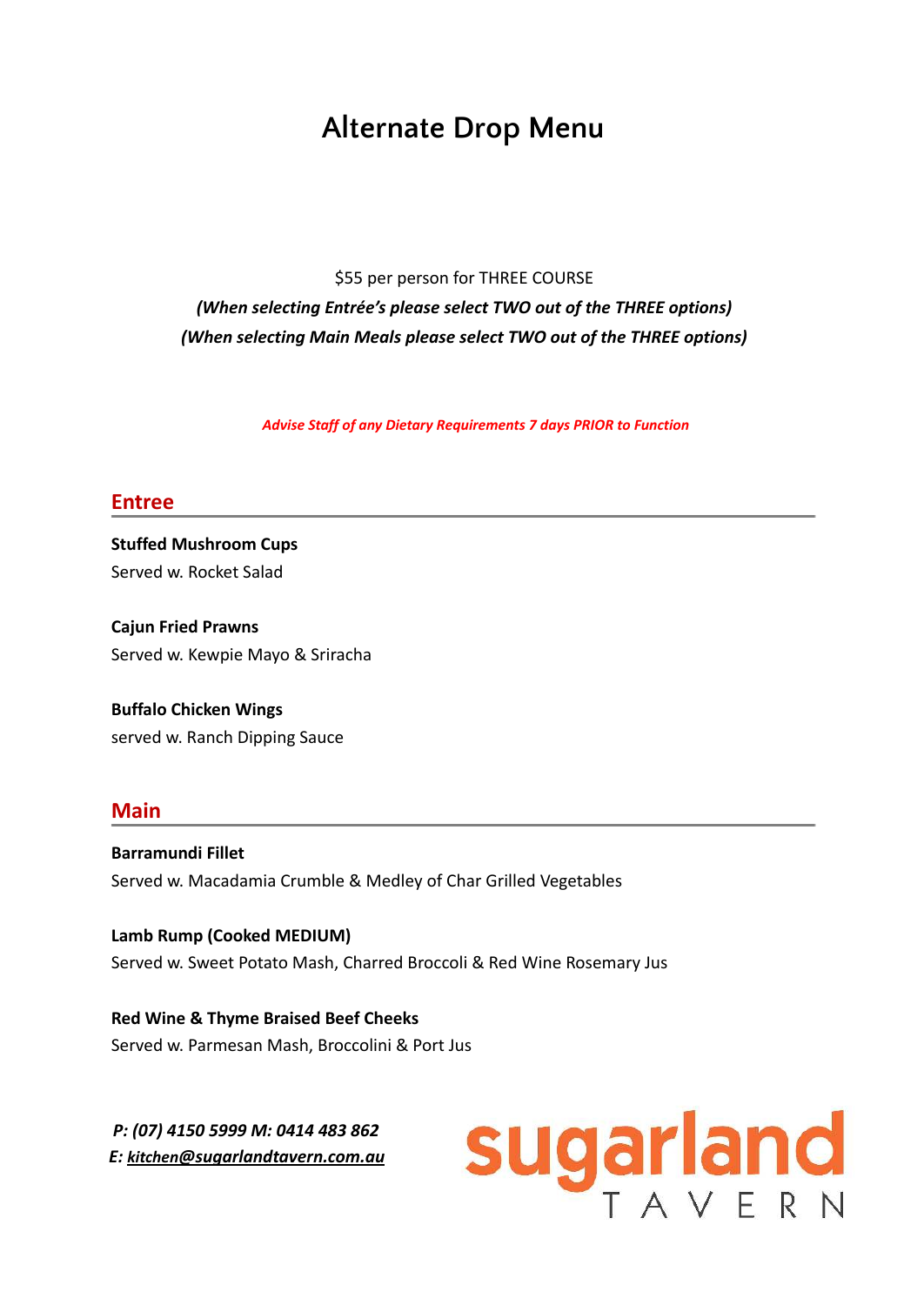#### **Dessert**

**House Made Chocolate Brownies**

Served w. Ice-Cream

#### **Tiramisu**

Served w. Coffee & Tia Maria infused sponge in layers of mascarpone & Chocolate

## **Platter Menu**

*Platters serve approximately 10 people*

*All Food is required to be ordered (with dietary requirements noted) a minimum 14 days prior to function date)*

| <b>Bread &amp; Dips</b>                                                                                                        | \$40 |
|--------------------------------------------------------------------------------------------------------------------------------|------|
| Selection of crisp breads, garlic & pizza bread served w homemade dips.                                                        |      |
| <b>Sandwich Platter</b>                                                                                                        | \$45 |
| Standard white bread sandwiches with variations of ham, chicken, egg, salami, and salad.                                       |      |
| <b>Aussie Platter</b>                                                                                                          | \$55 |
| Assorted mini quiches, beef party pies, sausage rolls & Pastries.                                                              |      |
| <b>Afternoon Tea Platter</b>                                                                                                   | \$60 |
| Scones, Muffins, Biscuits & Cake.                                                                                              |      |
| <b>Oriental Platter</b>                                                                                                        | \$60 |
| Crispy chicken wings, fried prawns, vegetable spring rolls w sweet chili sauce, crispy<br>wontons & fried beef strips.         |      |
| <b>Seafood Platter</b>                                                                                                         | \$80 |
| Beer battered fish bites, garlic butter prawns, Kilpatrick oysters & Smoked Salmon,<br>salt & pepper calamari, Torpedo Prawns. |      |
| P: (07) 4150 5999 M: 0414 483 862                                                                                              |      |

*E: kitchen[@sugarlandtavern.com.au](mailto:kitchen@sugarlandtavern.com.au)*

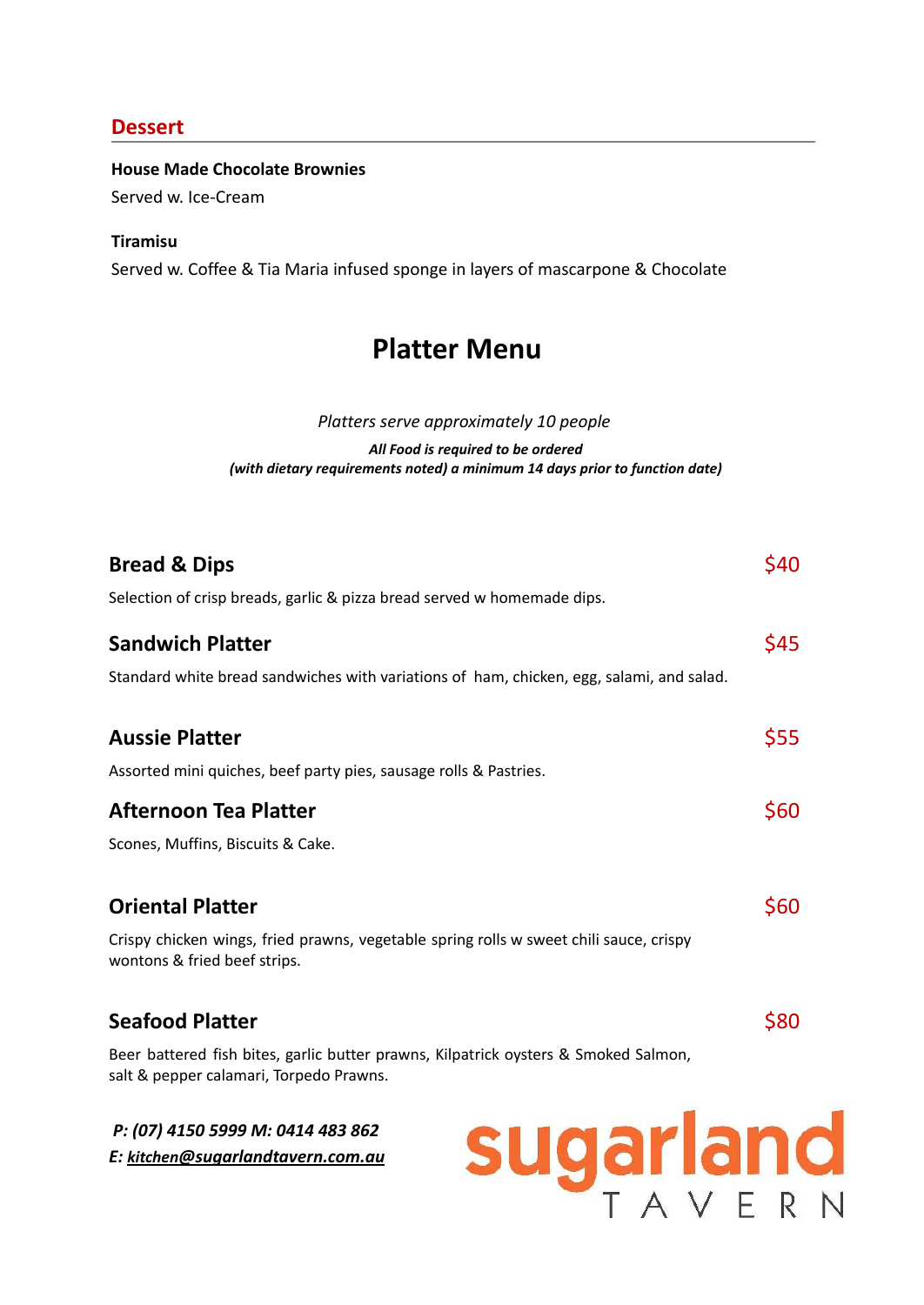#### **Pizzas**  $\frac{1}{2}$  **Pizzas**  $\frac{1}{2}$  **Pizzas**  $\frac{1}{2}$  **Pizzas**  $\frac{1}{2}$  **Pizzas**  $\frac{1}{2}$  **Pizzas**  $\frac{1}{2}$  **Pizzas**  $\frac{1}{2}$  **Pizzas**  $\frac{1}{2}$  **Pizzas**  $\frac{1}{2}$  **Pizzas**  $\frac{1}{2}$  **Pizzas**  $\frac{1}{2}$  **Pizzas**  $\frac{$

Smoked Chicken. Meatlovers, Margherita, Supreme, Garlic & 3 Cheese (gluten free bases available)

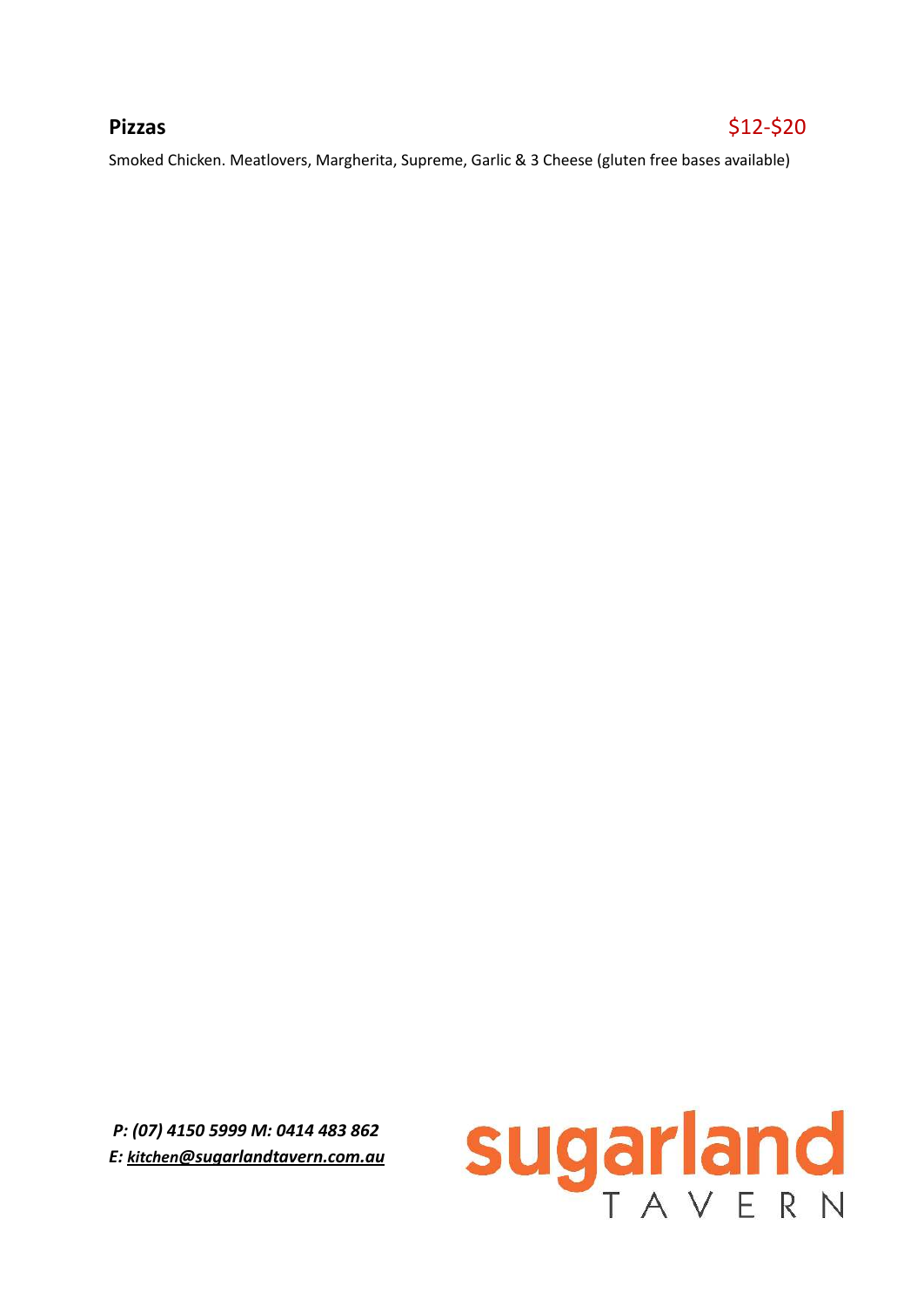### **FUNCTION & EVENT TERMS AND CONDITIONS**

#### **Confirmation & Payment (if applicable)**

A booking is confirmed by signing the Terms & Conditions Form and forwarding the requested deposit within three (3) days of receiving this documentation. If the Terms & Conditions Form and requested deposit are not received within this timeframe, management reserves the right to cancel the booking and allocate the space for another function.

A deposit of \$50 is to be paid to confirm your date and the function space. For functions held in November and December,

50% of the estimated function charge is required as a deposit.

Deposits can be paid by credit card, cash, EFTPOS or Cheque (pending approval). A 1% surcharge applies to all credit card transactions.

Final numbers, menu, beverage details and room setup are required a minimum of fourteen (14) days prior to the function. The Sugarland Tavern is required to purchase catering for the confirmed attendance numbers and/or minimum numbers specified. Please note, you will be charged for the confirmed numbers or actual attendance, whichever is greater.

The balance of the estimated value of the function must be paid a minimum of two (2) days prior to the function. Full payment for the bar tab maybe made prior to or upon immediate conclusion of the function or by prior arrangement with Management. Company or personal cheques will not be accepted without approval from Management.

#### **Avoca Room Hire**

The Avoca Function Room incurs a room hire fee of \$150. This includes, table cloths (Black or White), Tea & Coffee table, standard furniture set up, Access to the Features of the room (i.e. DJ Booth, TV etc). Larger functions however where furniture is required to be sourced will be responsible for the payment of said hired furniture – Quotes will be obtained prior to ensure all parties understand what is being charged.

#### **Cancellations**

Notification of a cancellation must be in writing to receive a refund of any prior monies paid. If you decide to cancel your function, the following conditions apply:

- Thirty (30) days or more, deposit refunded in full.
- Between thirty (30) and eight (8) days, 25% deposit is forfeited.
- Seven (7) days or less, 100% deposit is forfeited.
- No refund will be given for function cancellations during November and December.

#### **Decoration & Theming**

If you would like to undertake your own decorating, access to the function room can be arranged with our Functions Coordinator. Table scatters and glitter need prior approval before use. The client is liable for any damages incurred during your function and set up period.

Theme nights and dress up parties are to be approved by our Functions Coordinator at least 7 days before the function to ensure costumes meet the required dress code standards.

#### **Dress Code**

A strict dress code policy applies and is to be followed by clients and their respective guests. Failure to comply with this policy may result in being evicted from specific areas of the Hotel. No thongs, singlets or industrial work wear are permitted after 9pm each night.

**Entertainment & Equipment**

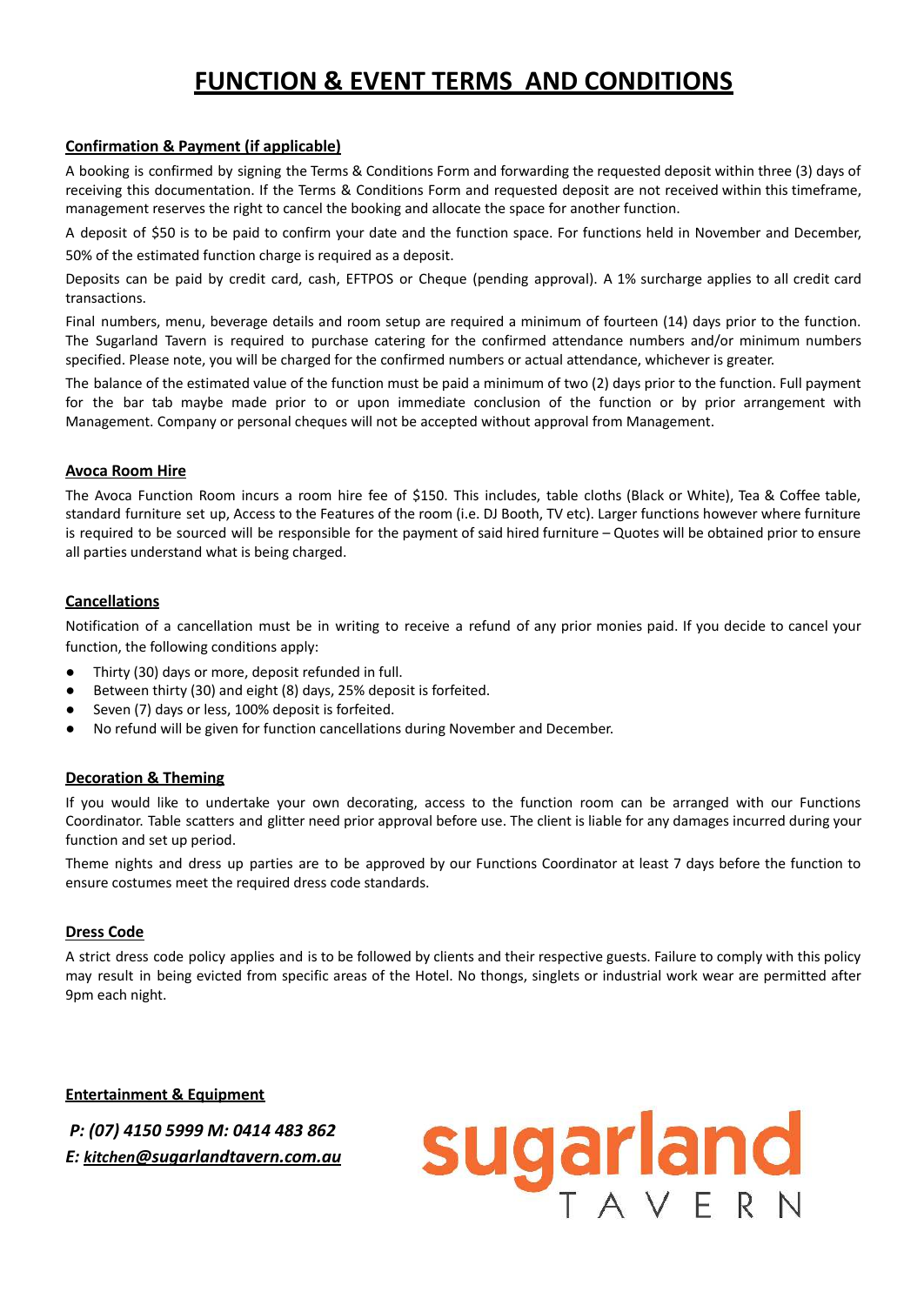Management does not accept responsibility for damage or loss of any property left on the premises prior to, during or after a function. Please advise our Functions Coordinator of any deliveries being made for your function and safe storage will be arranged.

Any damage caused to the hotel property of fittings during a function is the financial responsibility of the client. Use of walls for display material is okay however NO nails, staples, pins/tacs or tape attachment to floors or ceiling, this is not permitted.

#### **Venue Access & Curfew**

All functions will be issued with a curfew time for guests to leave the function area. The venue hire allows you access to the function room prior to your function, depending on other functions booked. It is the responsibility of the client to advise our Functions Coordinator of any additional access requirements in writing prior to the function.

#### **Responsible Service of Alcohol**

All guests must adhere to the current laws of the Queensland Liquor Licensing Act. The Sugarland Tavern management and staff, including our contracted crowd controllers, support the responsible service of alcohol. Licensing Laws prohibit liquor supply to disorderly, unduly intoxicated and underage persons. Patrons showing signs of undue intoxication or disorderly behaviour will be refused service and will be asked to leave the premises. Management will not tolerate any harassment of patrons or staff of any kind and offending patrons will be asked to leave the premises. Management supports staff refusing service for unduly intoxicated patrons.

#### **Minors**

It is Hotel policy that minors are allowed to attend a function until 10pm, or prior to the start of live entertainment. We require notification at the time of booking of any minors attending your function. Clients are to complete and return to us a Minors Agreement Form prior to the function date.

Minors must be accompanied by their parent or legal guardian at all times. Minors will not be served alcohol and service of alcohol will be refused to any person who cannot produce appropriate ID where there is any doubt that a person is under 18. Management will support staff that practice and enforce ID checking. Acceptable ID:

- A current Australian or International driver's licence or learner's permit (valid with photo)
- A current passport (from any country, valid with photo)
- An Australian Government issued Proof of Age card (18+ card)
- **Victorian Key Pass**

Anyone found obtaining alcoholic beverages for consumption by minors will be asked to leave the venue immediately.

#### *We require a full guest list 24 hours prior to the event. Clearly stating if a "Plus One" is allowed by each guest's name.*

#### **Prices**

All prices are inclusive of GST and are valid to 31st December 2020. Every possible effort is taken to maintain prices, but these are subject to change at the Management's discretion to allow for market cost variations and the introduction of any statutory taxes.

#### **Conditions for 18th & 21st Birthday Parties**

Please be advised that we **DO NOT** host 18<sup>th</sup> birthday parties in the One Nightclub.

Please be advised that we do have the following conditions for hosting  $21^{st}$  Birthdays in our venue:

*When hiring out The Avoca Room the client must pay for one additional security guard for the duration of their function.*

**Note:** We subsidise the cost of security to \$45 per hour, per guard with a minimum shift of 4 hours (at a minimum additional cost of \$180).

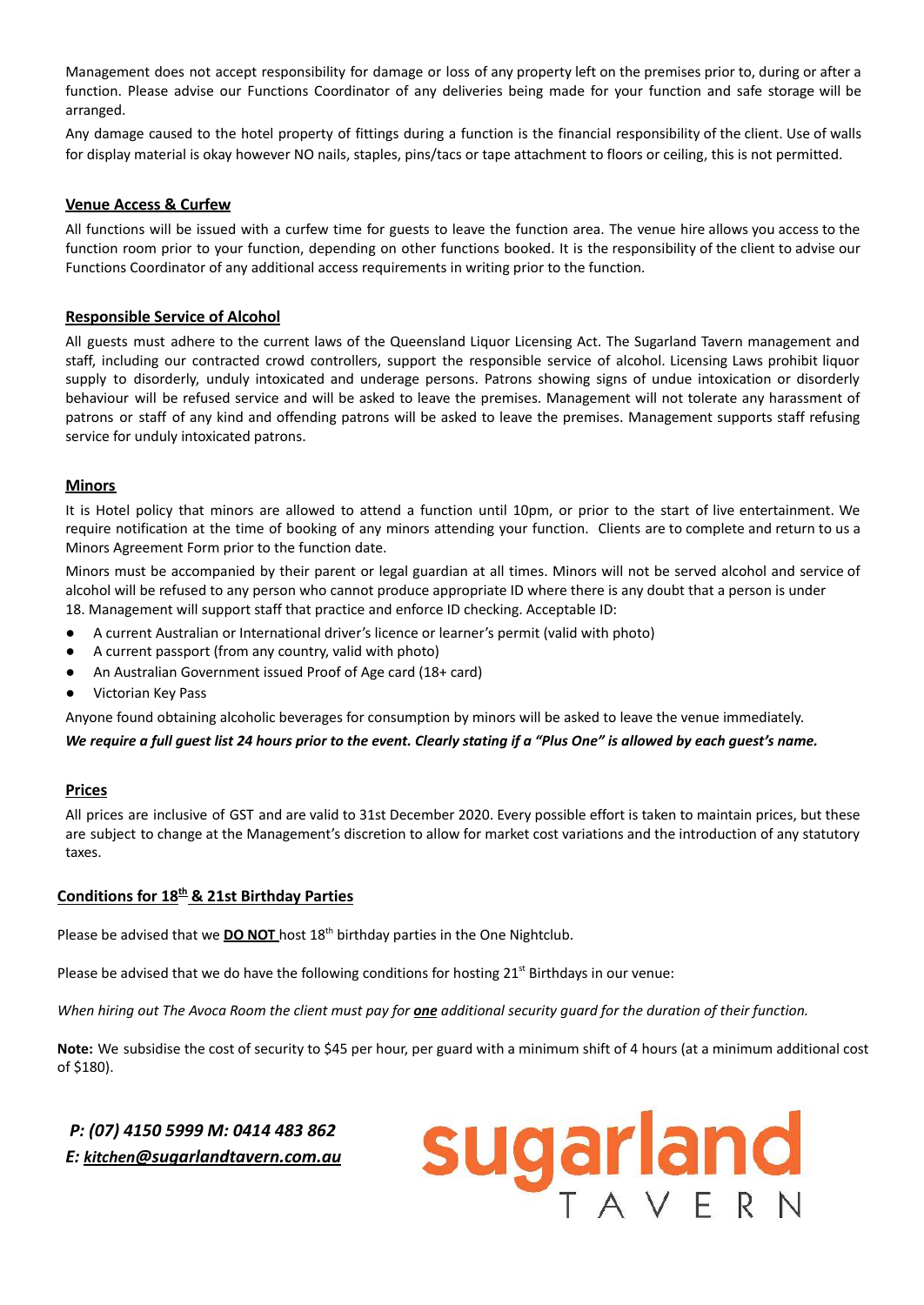#### **MINORS AGREEMENT**

If Management are not notified of any minors attending a function, the Sugarland Tavern can refuse entry even if the minor is with their parent(s) or legal guardian(s). To allow a minor to attend a function, please complete and return this form to the Functions Coordinator at least 48 hours prior to your function. The Sugarland Tavern has the final right of refusal in any situation.

I understand and agree with the above policy and will provide the names and ages of all minors attending our function. I agree to the policy that all minors are not allowed to consume alcohol. If a minor is caught consuming alcohol or entering a prohibited area of the Hotel, I agree that he/she and their parent(s)/legal guardian(s) will be asked to leave the premises.

#### **Minors Details**

|                                                                                                                                                                                                                               | Age:                           |
|-------------------------------------------------------------------------------------------------------------------------------------------------------------------------------------------------------------------------------|--------------------------------|
|                                                                                                                                                                                                                               | Age : ________________________ |
|                                                                                                                                                                                                                               | Age : _______________________  |
|                                                                                                                                                                                                                               | Age : _______________________  |
|                                                                                                                                                                                                                               |                                |
|                                                                                                                                                                                                                               |                                |
| Name: Name and the second contract of the second contract of the second contract of the second contract of the second contract of the second contract of the second contract of the second contract of the second contract of |                                |
| Name: Name and the second contract of the second contract of the second contract of the second contract of the second contract of the second contract of the second contract of the second contract of the second contract of | Age : ________________________ |
|                                                                                                                                                                                                                               |                                |
| Name: state and the state of the state of the state of the state of the state of the state of the state of the                                                                                                                |                                |
| Name: Name and the second contract of the second contract of the second contract of the second contract of the second contract of the second contract of the second contract of the second contract of the second contract of |                                |
|                                                                                                                                                                                                                               | Age : ________________________ |
|                                                                                                                                                                                                                               |                                |
|                                                                                                                                                                                                                               | Age : ________________________ |
|                                                                                                                                                                                                                               | Age:                           |